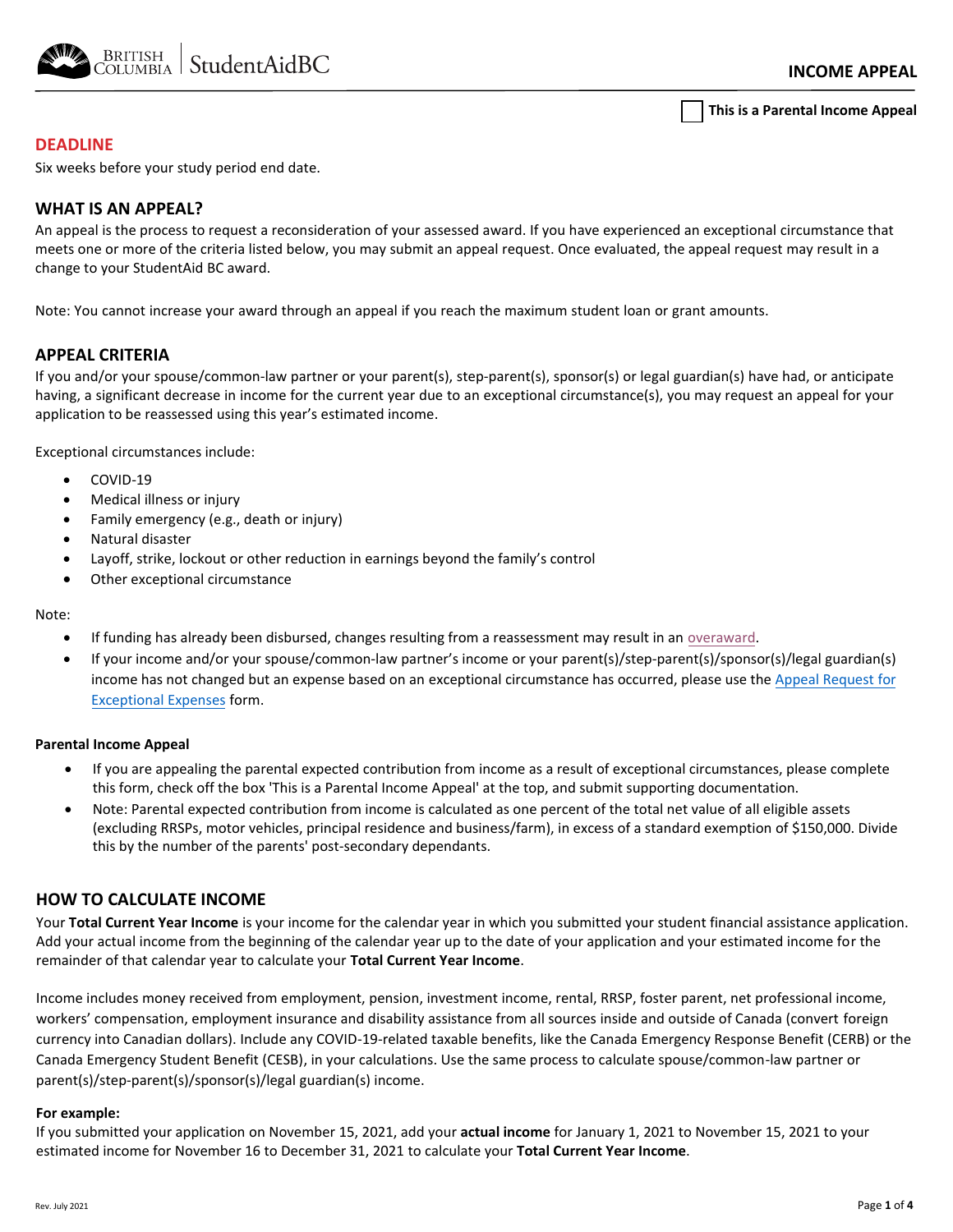BRITISH StudentAidBC

## **APPEAL INSTRUCTIONS**

- 1. Talk to a Financial Aid Officer at your school, they can help you with the appeal process. If you are unable to contact a Financial Aid Officer, contac[t StudentAid BC.](https://studentaidbc.ca/contact-information)
- 2. Review the Appeal Criteria.
- 3. Upload your completed Appeal Request Form to your StudentAid BC [Dashboard.](https://studentaidbc.ca/dashboard/login)

Refer to the StudentAid BC [Policy Manual](https://studentaidbc.ca/institution-officials) for more information on appeals.

**Appeal Request Form starts on page 3.**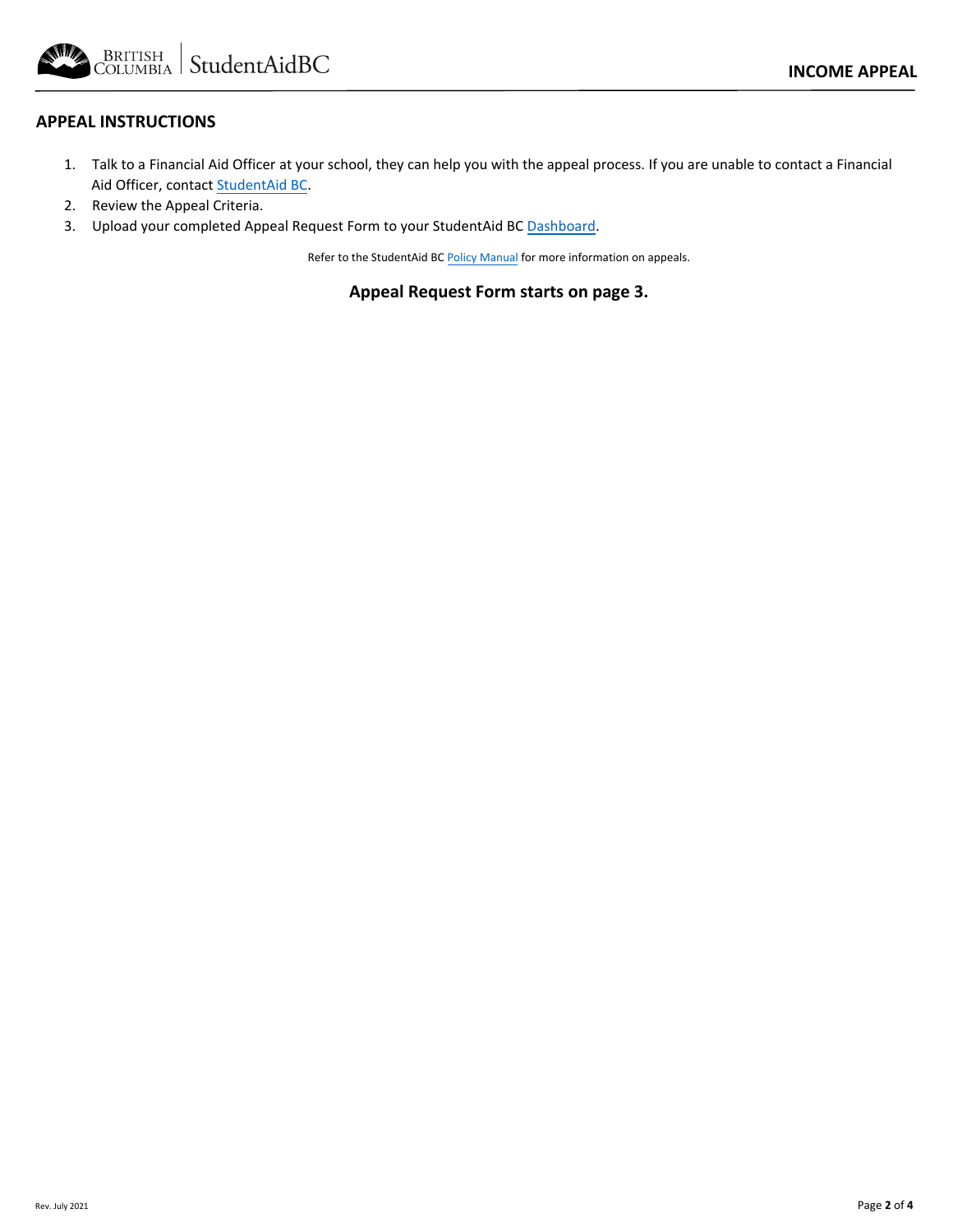

# **SECTION 1 – STUDENT INFORMATION (\*required)**

| STUDENT'S SOCIAL INSURANCE NUMBER*                                                                                                                                                                                 | STUDENT'S APPLICATION NUMBER*                                                     |
|--------------------------------------------------------------------------------------------------------------------------------------------------------------------------------------------------------------------|-----------------------------------------------------------------------------------|
|                                                                                                                                                                                                                    |                                                                                   |
| STUDENT'S LAST NAME*                                                                                                                                                                                               |                                                                                   |
|                                                                                                                                                                                                                    |                                                                                   |
| STUDENT'S FIRST NAME*                                                                                                                                                                                              | MIDDLE INITIAL                                                                    |
|                                                                                                                                                                                                                    |                                                                                   |
| <b>SECTION 2 - STUDENT INCOME INFORMATION (if applicable)</b>                                                                                                                                                      |                                                                                   |
| Only complete this section if you are an Independent Student. If<br>you are a Dependent Student, your total income is not appealable<br>as it is not used in the calculation to determine eligibility for funding. | Total Current Year Income: \$<br>.00                                              |
| SECTION 3 - SPOUSE/COMMON-LAW PARTNER INFORMATION (if applicable)                                                                                                                                                  |                                                                                   |
| SPOUSE/COMMON-LAW PARTNER SOCIAL INSURANCE NUMBER                                                                                                                                                                  |                                                                                   |
|                                                                                                                                                                                                                    |                                                                                   |
| SPOUSE/COMMON-LAW PARTNER LAST NAME                                                                                                                                                                                |                                                                                   |
|                                                                                                                                                                                                                    |                                                                                   |
| SPOUSE/COMMON-LAW PARTNER FIRST NAME                                                                                                                                                                               | <b>MIDDLE INITIAL</b>                                                             |
|                                                                                                                                                                                                                    |                                                                                   |
|                                                                                                                                                                                                                    |                                                                                   |
|                                                                                                                                                                                                                    | Total Current Year Income: \$<br>.00.                                             |
|                                                                                                                                                                                                                    |                                                                                   |
|                                                                                                                                                                                                                    | SECTION 4 - PARENT/STEP-PARENT/SPONSOR/LEGAL GUARDIAN INFORMATION (if applicable) |
| PARENT/STEP-PARENT/SPONSOR/LEGAL GUARDIAN #1 SOCIAL INSURANCE NUMBER                                                                                                                                               |                                                                                   |
|                                                                                                                                                                                                                    |                                                                                   |
| PARENT/STEP-PARENT/SPONSOR/LEGAL GUARDIAN #1 LAST NAME                                                                                                                                                             |                                                                                   |
|                                                                                                                                                                                                                    |                                                                                   |
| PARENT/STEP-PARENT/SPONSOR/LEGAL GUARDIAN #1 FIRST NAME                                                                                                                                                            | <b>MIDDLE INITIAL</b>                                                             |
|                                                                                                                                                                                                                    |                                                                                   |
|                                                                                                                                                                                                                    |                                                                                   |
|                                                                                                                                                                                                                    | Total Current Year Income: \$<br>.00.                                             |
|                                                                                                                                                                                                                    |                                                                                   |
| PARENT/STEP-PARENT/SPONSOR/LEGAL GUARDIAN #2 SOCIAL INSURANCE NUMBER                                                                                                                                               |                                                                                   |
|                                                                                                                                                                                                                    |                                                                                   |
| PARENT/STEP-PARENT/SPONSOR/LEGAL GUARDIAN #2 LAST NAME                                                                                                                                                             |                                                                                   |
|                                                                                                                                                                                                                    |                                                                                   |
| PARENT/STEP-PARENT/SPONSOR/LEGAL GUARDIAN #2 FIRST NAME                                                                                                                                                            | MIDDLE INITIAL                                                                    |
|                                                                                                                                                                                                                    |                                                                                   |
|                                                                                                                                                                                                                    |                                                                                   |
|                                                                                                                                                                                                                    | Total Current Year Income: \$<br>.00.                                             |